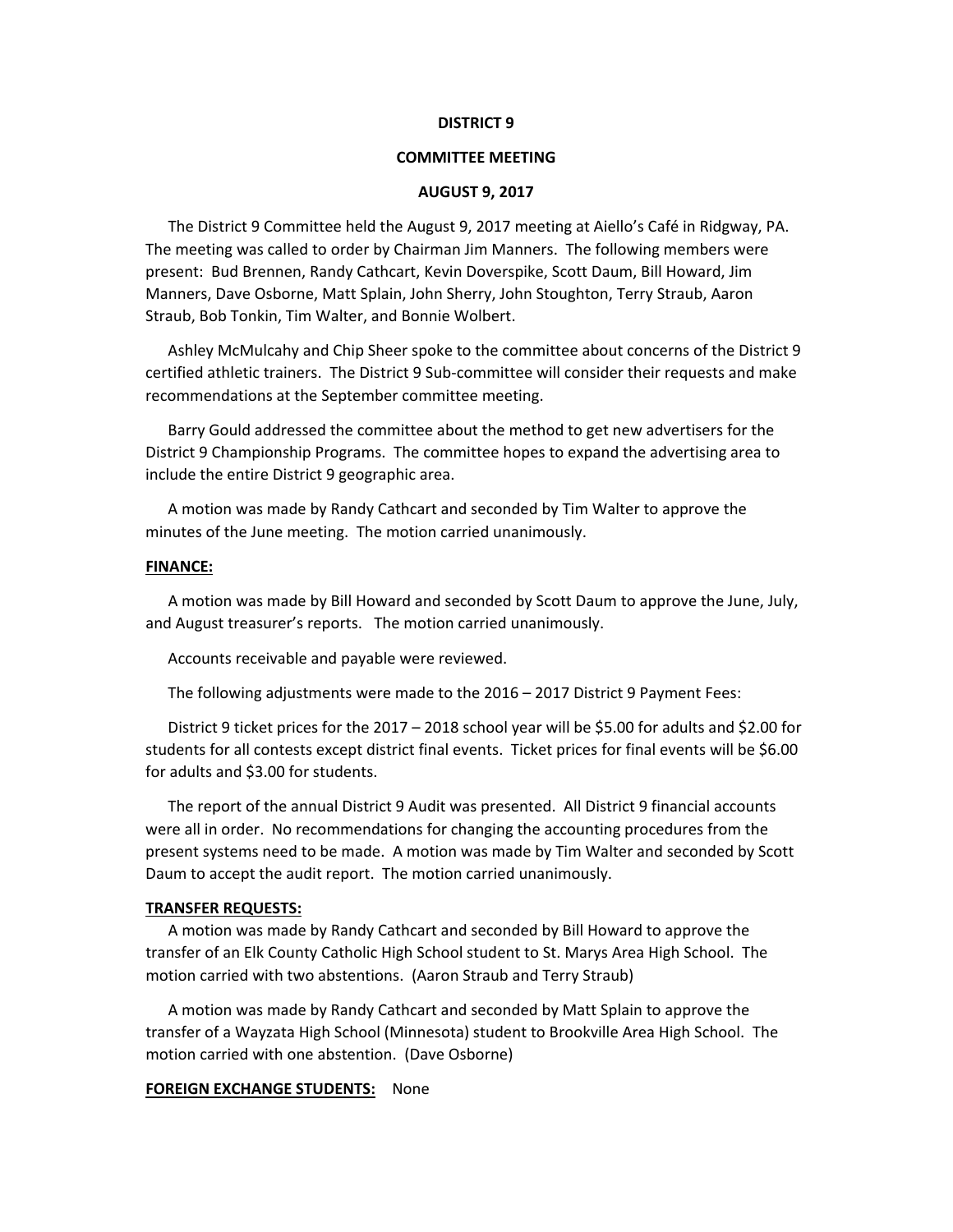#### **CHAIRMAN'S UPDATE:**

School membership dues are due on September 29, 2017.

All transfer and foreign exchange request should be typed on PIAA forms.

The PIAA track and cross country modification of the National Federation jewelry rule has been dropped.

Changing from two classes to three classes for track and field is still being considered.

The Competition Committee is receiving information and discussing various ways to "level the playing field" in all PIAA sponsored sports.

## **ADMINISTRATIVE:**

The District 9 Policy Manual update should be available by the September meeting.

A motion was made by Bill Howard and seconded by Terry Straub to approve the 2017 – 2018 District 9 sub-committees and chairpersons' assignment. The motion carried unanimously.

The District Quick Facts Information and District 9 Passes will be emailed to principals and athletic directors by August 18th.

Sports chairs need to update the number of awards for 2017 – 2018. The number of awards may need to be adjusted because of the increase in classes per sport.

A motion was made by Terry Straub and seconded by Bud Brennen to present the 2016 – 2017 District 9 Sportsmanship's Awards to Austin Area High School, Kane Area High School, and Clarion-Limestone High School. The motion carried unanimously.

A motion was made by Bill Howard and seconded by Scott Daum for sports chairpersons to include the following statement in the materials sent to District 9 schools concerning "backing out" of district team tournaments:

"I fully understand that by entering my high school my school is irrevocably committed to participate in the PIAA District 9 Tournament and also the PIAA State Tournament upon qualification. It is understood that withdrawal after the entry will result in the forfeiture of all entry fees and place my school at risk of further sanction and/or administrative action (s) by the District 9 Committee and/or the PIAA Board of Directors."

The motion carried unanimously.

All officials' examination tests will be given "on line." No exams will be given at PIAA district sites. The tests will be given at the annual official's convention.